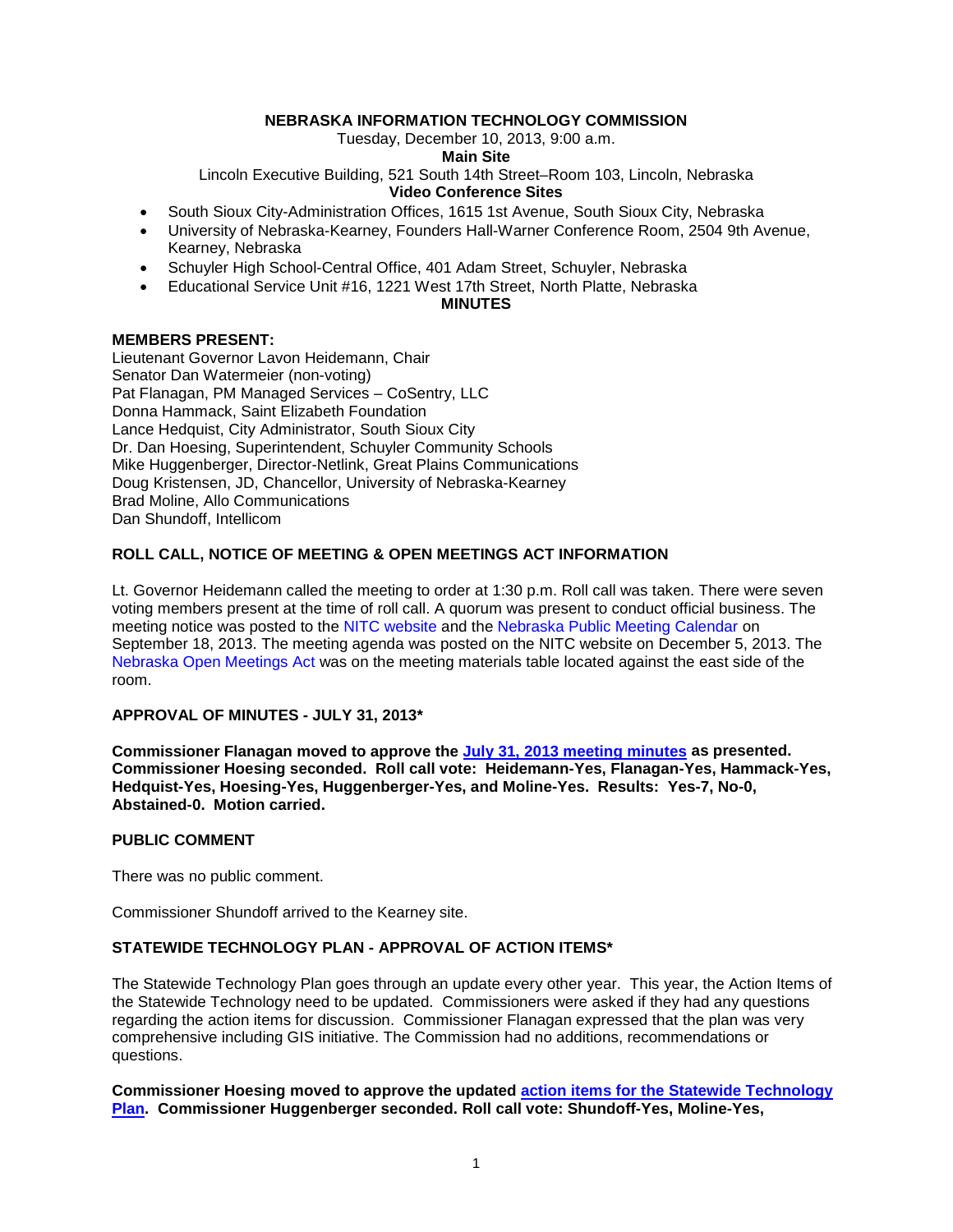# **Huggenberger-Yes, Hoesing-Yes, Hedquist-Yes, Hammack-Yes, Flanagan-Yes, and Heidemann-Yes. Results: Yes-8, No-0, Abstained-0. Motion carried.**

# **REPORT - STATE GOVERNMENT COUNCIL**

Mr. Becker reported that since the last NITC meeting, the Council has been working on the Council action items and NITC standards and guidelines. The Council is recommending approval of four standards and guidelines.

# **Standards and Guidelines - NITC 4-201: Web Branding and Policy Consistency\***

Purpose: The Technical Panel and the State Government Council recommended approval. The Office of the CIO worked with the State's Webmasters Group. The former standard would not allow the webmasters to alter the size of the banner. This update states allowable and non-allowable changed. The Commission had no recommended changes.

**Commissioner Flanagan moved to approve the [NITC 4-201: Web Branding and Policy Consistency](http://nitc.nebraska.gov/commission/meetings/documents/20131210/4-201_amendment.pdf) as presented. Commissioner Hedquist seconded. Roll call vote: Flanagan-Yes, Hammack-Yes, Hedquist-Yes, Hoesing-Yes, Huggenberger-Yes, Moline-Yes, Shundoff-Yes, and Heidemann-Yes. Results: Yes-8, No-0, Abstained-0. Motion carried.**

### **Standards and Guidelines - NITC 5-401: Active Directory; User Photographs\***

Purpose: Microsoft's Active Directory has an attribute ("thumbnailPhoto") to store a thumbnail portrait photograph of each user. Other applications, including Microsoft Outlook and the Exchange Global Address List, will display these photographs automatically in the context of providing information about the user. This document provides guidance on the use of this feature in the State's shared Active Directory forest.

The Technical Panel and the State Government Council recommended approval. This is a new standard available to all agencies. Employees can opt out of having their photo displayed in their email. Agencies had concerns about the image file requirement and storage of the thumbnail photographs. Section 2.2 and 2.3 addressed these concerns. The Commission had no recommended changes.

**Commissioner Hoesing moved to approve [NITC 5-401: Active Directory; User Photographs](http://nitc.nebraska.gov/commission/meetings/documents/20131210/5-401_new.pdf) standards and guidelines. Commissioner Moline seconded. Roll call vote: Moline-Yes, Huggenberger-Yes, Hoesing-Yes, Hedquist-Yes, Hammack-Yes, Flanagan-Yes, Heidemann-Yes, and Shundoff-Yes. Results: Yes-8, No-0, Abstained-0. Motion carried.**

Commissioner Kristensen arrived at the Kearney site.

### **Standards and Guidelines - NITC 8-101: Information Security Policy Amendments\***

Purpose: The purpose of this Information Security Policy is to provide a uniform set of reasonable and appropriate security safeguards for protection of the confidentiality, integrity, availability and privacy of State of Nebraska information collected, stored, and used to serve the citizens of the State of Nebraska. This Information Security Policy contains the minimum safeguards, responsibilities and acceptable behaviors required to establish and maintain a secure environment.

The Technical Panel and the State Government Council recommended approval. The Security Work Group of the State Government Council recommended two amends. The first amendment was to include the data classification definitions in the Policy rather than in the Security manual. Section 4.6 included the data classification. The second amendment was to include a section regarding security of electronic email and forwarding state email to a personal email account. Section 4.8.2.1 addresses this issue. The Commission had no recommended changes.

**Commissioner Huggenberger moved to approve the [NITC 8-101: Information Security Policy](http://nitc.nebraska.gov/commission/meetings/documents/20131210/8-101_amendment.pdf)  [Amendments](http://nitc.nebraska.gov/commission/meetings/documents/20131210/8-101_amendment.pdf) as presented. Commissioner Flanagan seconded. Roll call vote: Hammack-Yes,**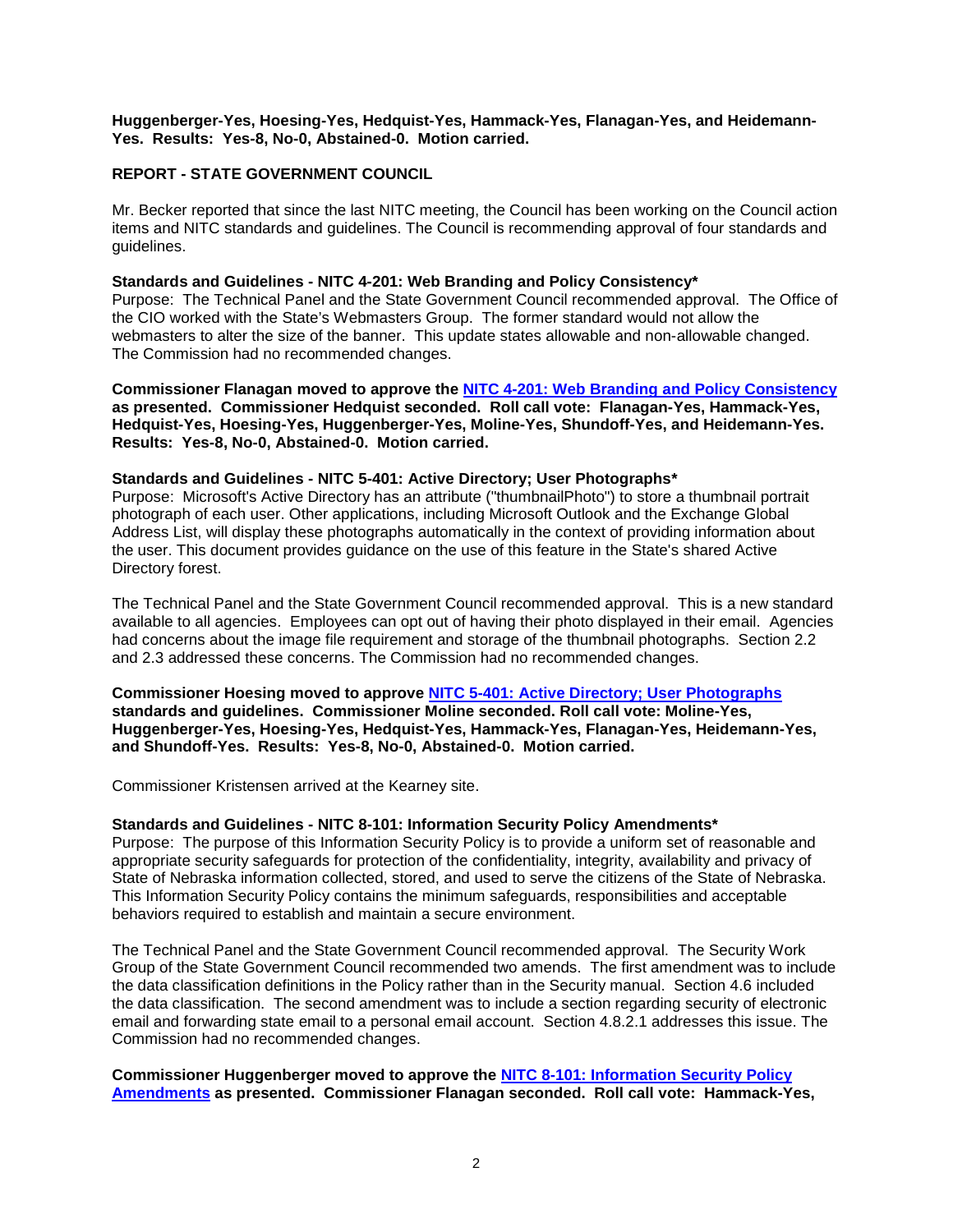#### **Hedquist-Yes, Hoesing-Yes, Huggenberger-Yes, Kristensen-Yes, Moline-Yes, Shundoff-Yes, Heidemann-Yes, and Flanagan-Yes. Results: Yes-9, No-0, Abstained-0. Motion carried.**

### **Standards and Guidelines - [NITC 8-301:](http://nitc.nebraska.gov/commission/meetings/documents/20131210/8-301_amendment.pdf) Password Standard\***

Purpose:The purpose of this standard is to set the minimum requirements for passwords and the related system access requirements based on the data classification (NITC 8-101, § 4.6).

The Technical Panel and the State Government Council recommended approval. The NITC 8-301 Password Standard was approved in 2007 primarily for state government workers. Many agencies have deployed web-based applications. The 90-day password expiration requirement was becoming cumbersome for the public users especially when accessing the web-based application once a year. The Council recommended access and password expiration be based on the data classification. The Security Work Group recommended a complete revision of the password standard. Commissioner Flanagan commented that the standards were easy to read and understand. The Commission had no recommended changes.

**Commissioner Hoesing moved to approve the [NITC 8-301: Password Standard](http://nitc.nebraska.gov/commission/meetings/documents/20131210/8-301_amendment.pdf) as presented. Commissioner Hedquist seconded. Roll call vote: Shundoff-Yes, Moline-Yes, Huggenberger-Yes, Hoesing-Yes, Hedquist-Yes, Hammack-Yes, Flanagan-Yes, and Heidemann-Yes. Results: Yes-9, No-0, Abstained-0. Motion carried.**

#### **[REPORT](http://nitc.nebraska.gov/commission/meetings/documents/20131210/Community%20Council%20report.pdf) - COMMUNITY COUNCIL**

**Broadband Plan Kickoff.** The NITC is a partner in the Nebraska Public Service Commission's broadband mapping and planning grant. One of the components of the project is the development of a state broadband plan. Since the NITC has expertise in strategic planning and has an existing advisory group whose focus is broadband adoption and development in communities, the NITC will be leading the development of a state broadband plan. In addition to the Nebraska Public Service Commission, other partners include the University of Nebraska-Lincoln, Nebraska Department of Economic Development, and the AIM Institute. Over 50 stakeholders participated in the kickoff meeting for the state broadband plan in Lincoln or at one of nine other video sites. The discussions centered on identifying strengths, resources, areas in which we could improve, and where we want to be in the future. Participants also discussed the priority areas identified in the regional plans: economic development, agriculture, digital literacy/adoption, and broadband availability and affordability. Work groups are being formed to identify best practices and develop action items for these areas.

**Broadband Conference.** Approximately 250 individuals attended the Nebraska broadband conference in Kearney on October 16-17. Keynote speakers included Steve Kiene from Nebraska Global, and global futurist and author Jack Uldrich. Ms. Byers thanked the Commissioners were able to attend the conference.

**Mobile Pulse.** The Nebraska Public Service Commission is looking for volunteers to download the Mobile Pulse app to their smart phone to test mobile wireless download speeds. Location information but no personal or identifiable information will be transferred. The app will use no more than 100 MB of data in a month.

**Broadband Availability 2010-2013.** There was a map in the Community Council report link that showed broadband availability in Nebraska.

**Business Survey.** A survey of Nebraska businesses is currently being conducted. Selected businesses who completed the survey will also receive coaching on how to better utilize broadband. Preliminary results show that Nebraska businesses are utilizing broadband at a slightly higher rate than businesses in the other states in which this business survey has been conducted. Broadband is most often used by Nebraska businesses to purchase goods and services, for banking and financial services, and for government transactions.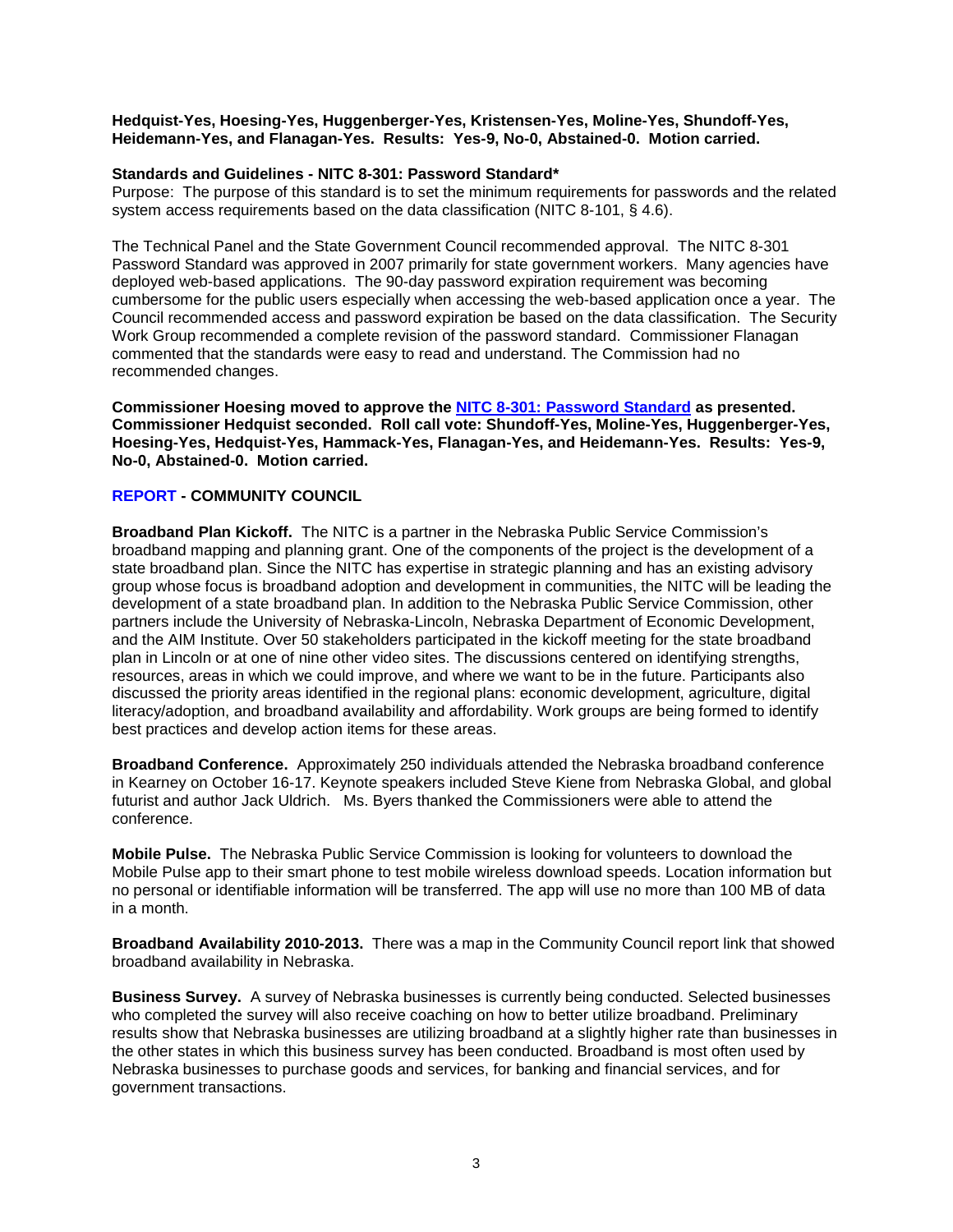**Community Council Membership.** The Community Council is being reenergized and has the following slate of new member nominations for the NITC's approval:

Libraries and Local Government nominees:

- Jessica Chamberlain, Norfolk Public Library
- Steve Fosselman, Grand Island Public Library
- Steve Henderson, City of Lincoln
- Holly Woldt, Nebraska Library Commission

Rural and Community IT nominees:

- Pam Adams, American Broadband
- Randy Bretz, TEDxLincoln Curator
- Dave Hahn, Nebraska Information Network
- Connie Hancock, University of Nebraska Extension
- Jacob Knutson, Nebraska Department of Economic Development
- Kim Kuhle, US Bank
- David Lofdahl, IT Consultant
- Paul Ludwick, Nebraska Link
- Monica Lueking-Crowe, Furnas Harlan Partnership
- Marion McDermott, Kearney Area Chamber of Commerce
- Megan McGown, City of Sidney, Community Development Director

**Commissioner Hedquist moved to approve the Community Council slate of new members. Commissioner Huggenberger seconded**. **Roll call vote: Hedquist-Yes, Hoesing-Yes, Huggenberger-Yes, Kristensen-Yes, Moline-Yes, Shundoff-Yes, Heidemann-Yes, Flanagan-Yes, and Hammack-Yes. Results: Yes-9, No-0, Abstained-0. Motion carried.**

## **[REPORT](http://nitc.nebraska.gov/commission/meetings/documents/20131210/Dec%202013%20eHealth%20Council%20Report.pdf) - EHEALTH COUNCIL**

**Provider Satisfaction of Health Information Exchange.** Our evaluation team from UNMC surveyed health care providers in Nebraska about their satisfaction of health information exchange. Survey respondents identified cost and lost productivity during implementation as perceived barriers. Respondents identified accessing a comprehensive list of the patient's medications, accessing a comprehensive list of the patient's allergies, and viewing lab results from other providers as the most important functionalities for inclusion in a health information exchange. Over three times as many NeHII users reported being satisfied, compared to being dissatisfied. The information from the survey will help NeHII prioritize future functionality.

**Request for 90/10 Matching HIE Funds from the Centers for Medicare and Medicaid Services.** The Nebraska Medicaid Program submitted a request for 90/10 matching funds for health information exchange to the Centers for Medicare and Medicaid Services (CMS). The request for funding for eBHIN was denied. Additional information on the NeHII proposal was requested and sent to CMS. An updated request for funding will be sent to CMS this which contains just the NeHII proposal.

**E-Prescribing Controlled Substances.** E-prescribing continues to grow in Nebraska. In October 2013, nearly 3,000 physicians (89%) in Nebraska e-prescribed. Ninety-seven percent of community pharmacies in Nebraska accept e-prescriptions. The next issue on the horizon is e-prescribing controlled substances. E-prescribing controlled substances has been rolling out nationwide and is permissible in Nebraska if prescribers and pharmacies meet all of the requirements set out by the Drug Enforcement Agency. Currently, Hy-Vee pharmacies and some independent pharmacies in Nebraska are using certified systems. Only a handful of prescribers in Nebraska are using systems which are certified for e-prescribing controlled substances. It is likely that we will start to see some e-prescriptions for controlled substances in Nebraska in the near future as more providers and pharmacies upgrade their systems. The map below shows pharmacy participation in e-prescribing controlled substances. The eHealth Council's E-Prescribing Work Group met on Dec. 3 to discuss outreach efforts to pharmacies and prescribers.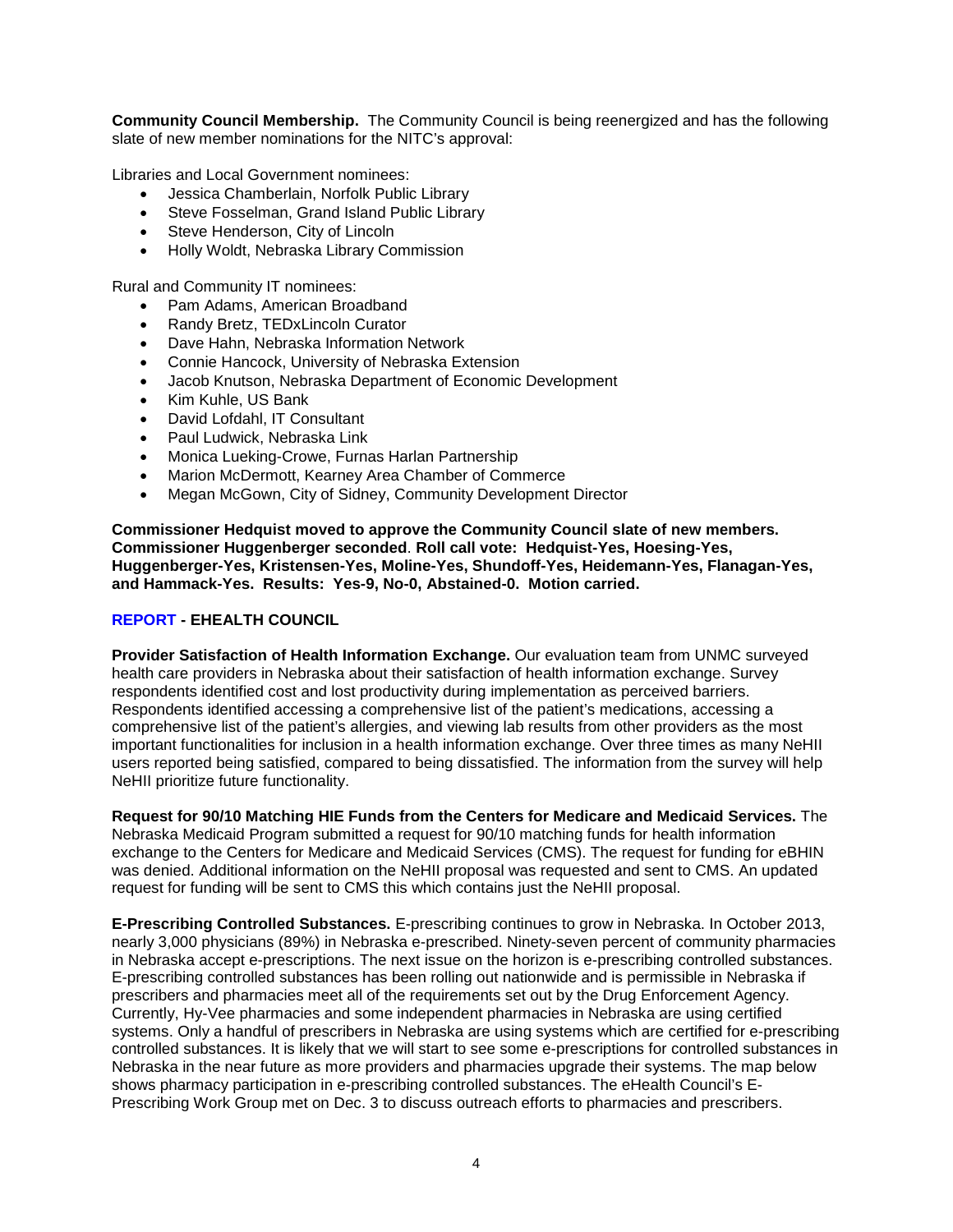**NeHII.** NeHII continues to add users with 3,580 users as of Nov. 29, up from 2,664 on Jan. 4, 2013. Participating health systems and third party payers include Alegent Creighton Health Hospitals (including Omaha, Papillion, Schuyler, Corning, IA, Council Bluffs, IA, and Missouri Valley, IA), Avera Creighton Hospital (Creighton), Avera St. Anthony's Hospital (O'Neill), Beatrice Community Hospital (Beatrice), Boys Town National Research Hospital (Omaha), Cass County Health System (Atlantic, IA), Children's Hospital and Medical Center (Omaha), Columbus Community Hospital (Columbus), Creighton University Medical Center (Omaha), Great Plains Regional Medical Center (North Platte), Mary Lanning Memorial Hospital (Hastings), Methodist Health System (Omaha), The Nebraska Medical Center (Omaha and Bellevue), Nebraska Spine Hospital (Omaha), Regional West Medical Center (Scottsbluff), Sidney Regional Medical Center (Sidney), York General Hospital (York), Blue Cross Blue Shield of Nebraska, and Coventry Health Care of Nebraska.

**eBHIN.** The Electronic Behavioral Health Information Network (eBHIN) currently has 498 users from 27 organizations in the Omaha area (Region 6) and Southeast Nebraska (Region 5). Three more organizations in the Omaha area will be joining eBHIN. eBHIN is also working on a grant proposal with Region 3 in Central Nebraska for funding for Region 3 to join eBHIN.

**State HIE Cooperative Agreement Update.** The State HIE Cooperative Agreement ends March 14, 2014. We have expended 94% of our grant funds. Here is a breakdown of the expenditures.

|              | <b>Expended</b> | <b>Allocated</b> | % Expended | <b>Balance</b> |
|--------------|-----------------|------------------|------------|----------------|
| <b>NeHII</b> | \$4,825,317.51  | \$4,945,775.00   | 98%        | \$120,457.49   |
| State/NITC   | \$102,186.74    | \$109,575.00     | 93%        | \$7,388.26     |
| Eval/UNMC    | \$178,778.18    | \$269,435.00     | 66%        | \$90,656.82    |
| eBHIN        | \$1,092,287.64  | \$1,112,275.00   | 98%        | \$19,987.36    |
| Pub Health   | \$172,071.56    | \$326,500.00     | 53%        | \$154,428.44   |
| Telehealth   | \$70,802.01     | \$73,620.00      | 96%        | \$2,817.99     |
| <b>Total</b> | \$6,441,443.64  | \$6,837,180.00   | 94%        | \$395,736.36   |

**Membership.** Carol Brandl, who represented the Nebraska Statewide Telehealth Network on the eHealth Council, has retired. The Telehealth Network nominated Max Thacker, Associate Director of Information Technology Services at the University of Nebraska Medical Center, as their representative. His bio was included in the meeting materials for the Commissioner's review. The eHealth Council would like to nominate Max Thacker as a new eHealth Council member.

**Commissioner Flanagan moved to approve the nomination of Max Thacker as a new eHealth Council member. Commissioner Hoesing seconded**. **Roll call vote: Hoesing-Yes, Hedquist-Yes, Hammack-Yes, Flanagan-Yes, Heidemann-Yes, Shundoff-Yes, Moline-Yes, Kristensen-Yes, and Huggenberger-Yes. Results: Yes-9, No-0, Abstained-0. Motion carried.**

# **REPORT - EDUCATION COUNCIL**

**[Network Nebraska Update](http://nitc.nebraska.gov/commission/meetings/documents/20131210/NetworkNebraskaUpdate_20131210.pdf)**. Network Nebraska-Education is about to enter its eighth summer of participant growth, with up to 28 new entities expected to come aboard on 7/1/2014. Network Nebraska-Education was recently recognized by NASCIO as the top Cross-Boundary Collaboration and Partnership project among 12 other state I.T. nominees. Statewide Internet access continues to be one of the most recognized benefits of participating with Network Nebraska-Education as the statewide contracted unit rate is expected to be reduced, again, by nearly 50% for 2014-15. Network Nebraska will have transported over 575 video distance learning courses by the close of the 2013-14 school year. New services to be implemented during 2013-14 include Commercial Peering Service through Internet2, Intrusion Protection Services, and a possible dark fiber transport project to Grand Island. Recent inquiries about Network Nebraska's participation level, governance, and cost recovery models have originated from the states of Arizona, Arkansas, Kansas, Maine, West Virginia, and Wisconsin.

**[Digital Education Update](http://nitc.nebraska.gov/commission/meetings/documents/20131210/DigitalEducationUpdate_20131210.pdf)**. Digital Education Initiative has many exciting developments in simultaneous motion as a result of the Educational Service Unit Coordinating Council (ESUCC) BlendED Initiative.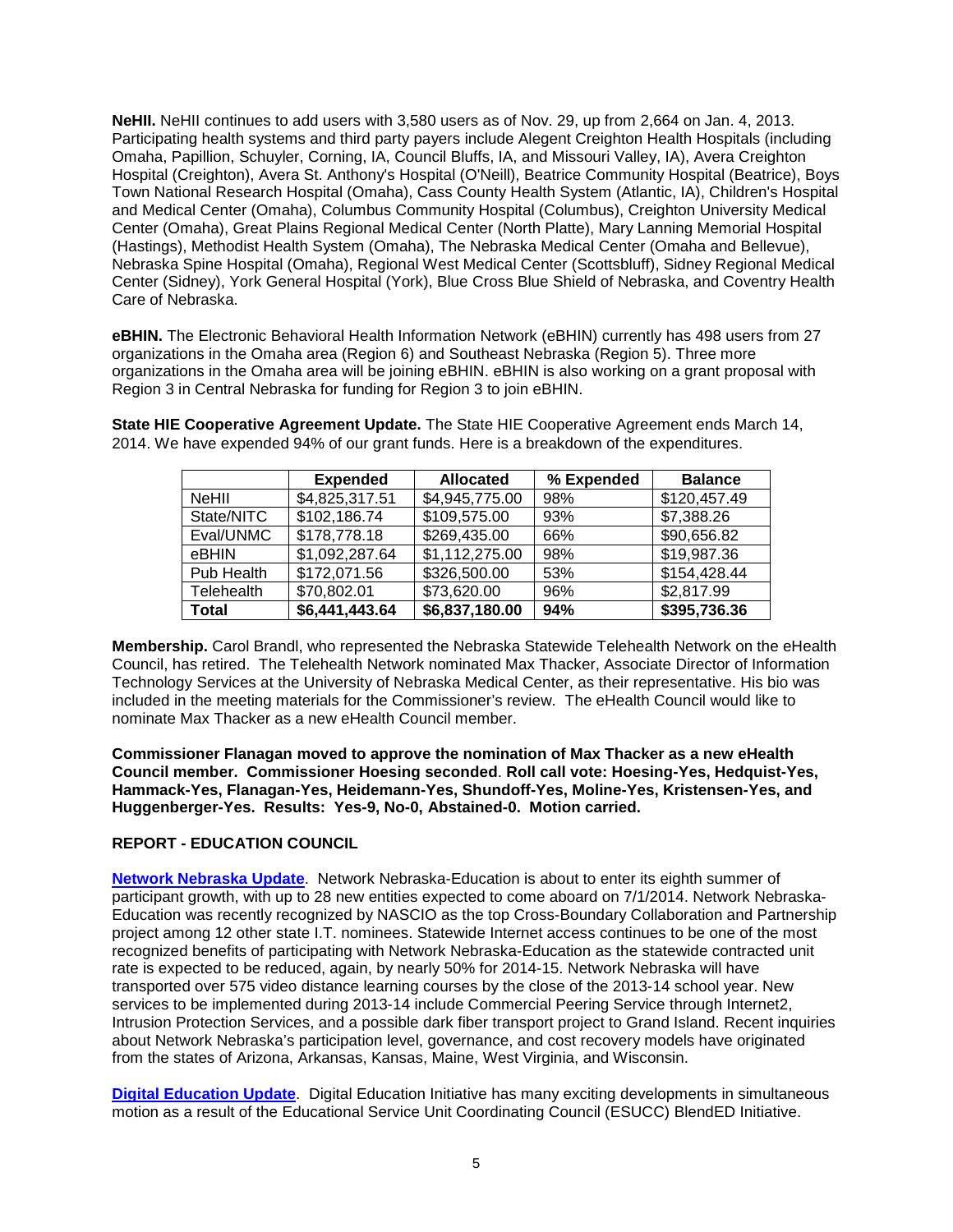BlendED includes such components as identity management, learning management, content management, data analytics and professional development. Nebraska ESUs are currently participating in, and being recognized for, a national pilot project for InCommon federated identity management services. The ESUs are also working on envisioning a successor program to the original LB 1208 lottery incentives. Higher education tends to develop digital education assets more at an institutional or sector level, but is monitoring the BlendED Initiative by K-12 for possible programmatic crossovers. All levels of education are experiencing a proliferation of tablet devices and smart phones, high density wireless, and more Internet access, making digital education for all learners more likely.

# **GIS COUNCIL - [REPORT](http://nitc.nebraska.gov/commission/meetings/documents/20131210/GISCouncilUpdate_20131210.pdf)**

**Next Generation 9-1-1 and the Nebraska Spatial Data Infrastructure (NESDI).** Nebraska Legislative action prompted a new bill (LB 595) in 2013 to study the implications, costs, and necessary components for the development and implementation for a statewide Next Generation (NG9-1-1) program. Through an RFP process, the Public Service Commission selected a vendor, Mission Critical Partners (MCP), to conduct the study. The study is being conducted between September 2013 through January 2014. A draft report will be delivered to the Public Service Commission January 31, 2013 and a final report to the Transportation and Telecommunications Committee the first week of April 2014.

A key component to NG9-1-1 is GIS and geospatial data. Members of the GIS Council and the Street Centerline Address Geodatabase Working Group are working on related spatial data efforts that benefits NG9-1-1 prior to the bill and study. Many of the priority Nebraska Spatial Data Infrastructure (NESDI) contribute to the success of NG9-1-1 and are illustrated in the following figure. The GIS Council is independently assessing the status of the current data layers and needs for NG9-1-1. A recent summary report was compiled on the current status of several NESDI priority data layers. One of the primary ingredients will be to develop a statewide point address database. This does not currently exist. Efforts of the current E 9-1-1 has created preliminary street centerline data by county but there is no seamless street centerline database to support NG9-1-1 at this time. There are recommended national standards through the National Emergency Number Association (NENA) to develop this data.

The working group developed a survey mid-year with expectations to go out to PSAPs to inventory their current geospatial data and GIS capabilities. This started out as a national and state effort through the National States Geographic Information Council (NSGIC), other states, and the NITC GIS Council. The State GIS Coordinator is a member of the NSGIC NG9-1-1 and addressing working group that helped facilitate the development of the survey. The survey questions were incorporated into the data collection process by MCP. Rather than being sent out online to be completed, the data collected was conducted either through phone conversations and/or face to face meetings across the state by MCP. A summary of the findings are being organized by MCP and will be provided at a later date.

The Street Centerline Address Geodatabase Working Group has already drafted database schemas in relationship to both a state wide street centerline and address point database that not only meets NENA standards but other needs of the data beyond NG9-1-1.

**Business Plans.** Business plans are nearing completion for imagery, elevation, land records, street centerline and address geodatabase, and NebraskaMAP. An inventory and assessment of various NESDI data layers started in August to collect pertinent information to support the NESDI and needs for the business plans. Projected costs were recently completed in the last month. With the advent of the NG9-1- 1 study, a significant discussion surfaced about the relationship between various NESDI framework layers and how they would work together. This prompted two new action items at the last GIS Council meeting to gather information for the business plans.

**Membership.** The GIS Council requested approval of Todd Whitfield, Lamp, Rynearson and Associates, Inc. as a new GIS Council member representing the At Large (industry) GIS Council seat.

**Commissioner Huggenberger moved to approve the eHealth Council's slate of new members. Commissioner Flanagan seconded**. **Roll call vote: Heidemann-Yes, Flanagan-Yes, Hammack-Yes,**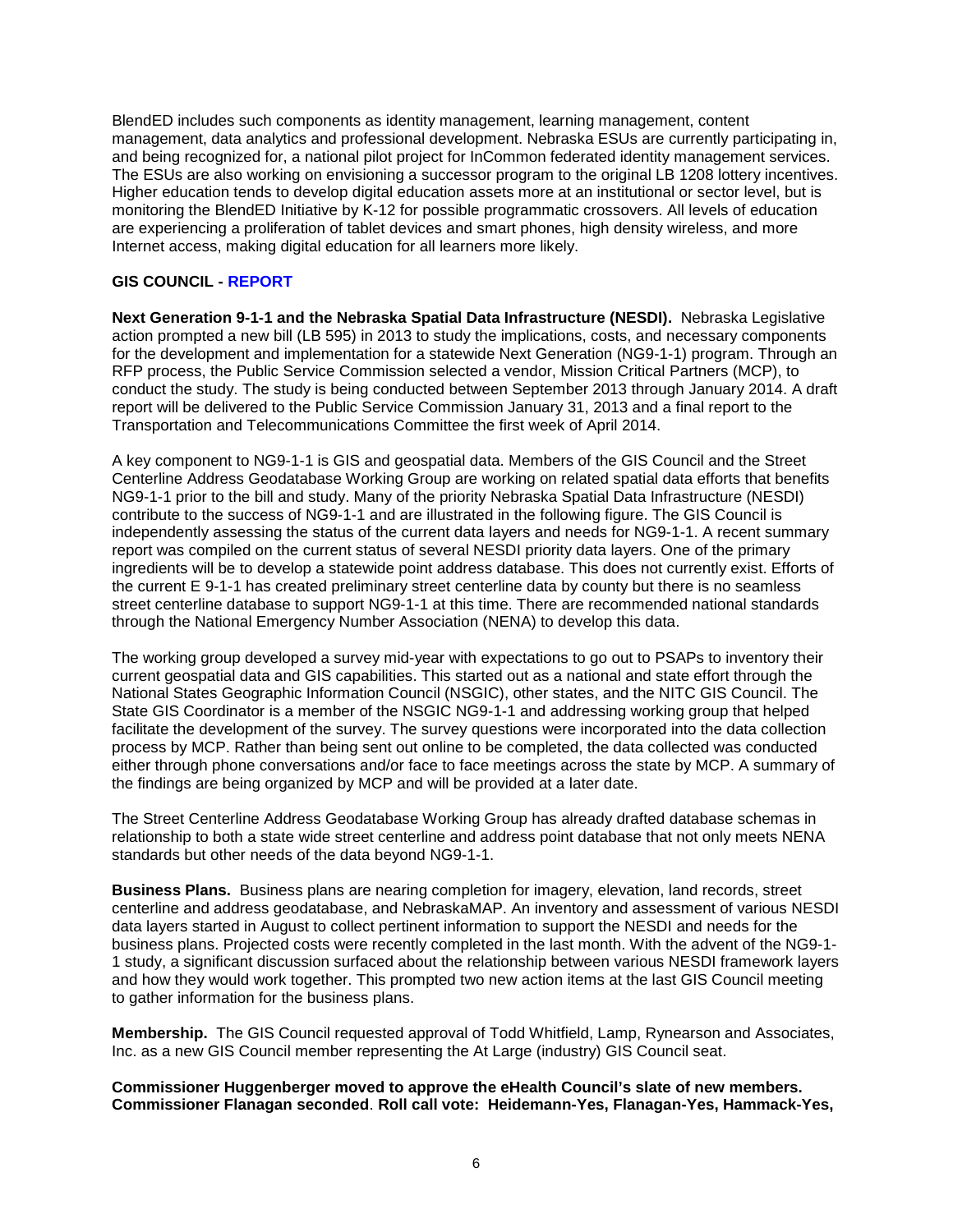**Hedquist-Yes, Hoesing-Yes, Huggenberger-Yes, Kristensen-Yes, Moline-Yes, and Shundoff. Results: Yes-9, No-0, Abstained-0. Motion carried.**

# **TECHNICAL PANEL**

### **2014 Deficit Budget Requests Project Reviews - Department of Revenue\* [\(Full Text](http://nitc.nebraska.gov/commission/meetings/documents/20131210/16-01.pdf) | [Summary Sheet\)](http://nitc.nebraska.gov/commission/meetings/documents/20131210/16-01_ss.pdf)**

Below are the Project Tier categories and descriptions:

- Mandate: Required by law, regulation, or other authority.
- Tier 1: Highly Recommended. Mission critical project for the agency and/or the state.
- Tier 2: Recommended. High strategic importance to the agency and/or the state.
- Tier 3: Other. Significant strategic importance to the agency and/or the state; but, in general, has an overall lower priority than the Tier 1 and Tier 2 projects.
- Tier 4: Insufficient information to proceed with a recommendation for funding.

Due to "Unknown" information regarding the technical details and the proposed technology of the project, the Technical Panel recommended that the Department of Revenue work with the Office of the CIO to further develop the proposal to assure successful project implementation.

**Due to the "unknown" technical variables of the project, Commissioner Hoesing moved to approve the Technical Panel's recommendation directing the Department of Revenue to work the Office of the CIO to further develop the proposal. Commissioner Flanagan seconded**. **Roll call vote: Shundoff-Yes, Moline-Yes, Kristensen-Yes, Huggenberger-Yes, Hoesing-Yes, Hedquist-Yes, Hammack-Yes, Flanagan-Yes, and Heidemann-Yes. Results: Yes-9, No-0, Abstained-0. Motion carried.**

### **Enterprise Projects Designation - Department of Administrative Services - [E-1 Upgrade\\*](http://nitc.nebraska.gov/commission/meetings/documents/20131210/EnterpriseOne%20System%20Upgrade.pdf)**

The Department of Administrative Services received approval from the Legislature to do an RFI study on the future of E1. The study determined that E1 should be upgraded rather than to release an RFP for a new financial reporting system. The E1 Upgrade would affect all state agencies. The Technical Panel recommended that the project be classified as an Enterprise Project to be monitored by the NITC.

**Commissioner Moline moved to designate the Department of Administrative Services E1 Upgrade Project as an Enterprise Project. Commissioner Huggenberger seconded**. **Roll call vote: Flanagan-Yes, Hammack-Yes, Hedquist-Yes, Hoesing-Yes, Huggenberger-Yes, Kristensen-Yes, Moline-Yes, Shundoff, and Heidemann-Yes. Results: Yes-9, No-0, Abstained-0. Motion carried.**

### **Project Closures**

**Nebraska State Patrol - Fusion Center\*.** Although the Project had experienced issues with the vendor, the project was successfully implemented. A final report was provided to the Technical Panel. The Technical Panel recommended closure of the Project.

**Commissioner Hedquist moved to designate the Nebraska State Patrol Fusion Center Project as a closed project. Commissioner Hoesing seconded**. **Roll call vote: Moline-Yes, Kristensen-Yes, Huggenberger-Yes, Hoesing-Yes, Hedquist-Yes, Hammack-Yes, Flanagan-Yes, Heidemann-Yes, and Shundoff-Yes. Results: Yes-9, No-0, Abstained-0. Motion carried.**

**Workers' Compensation Court - Adjudication Re-engineering\*.** The Presiding Judge has directed the project team to begin working with the Supreme Court and Nebraska Interactive LLC (hosting company of www.nebraska.gov) to pursue integrating with the E-Filing system used by the rest of the Nebraska courts.

The Technical Panel recommended closure of the Project.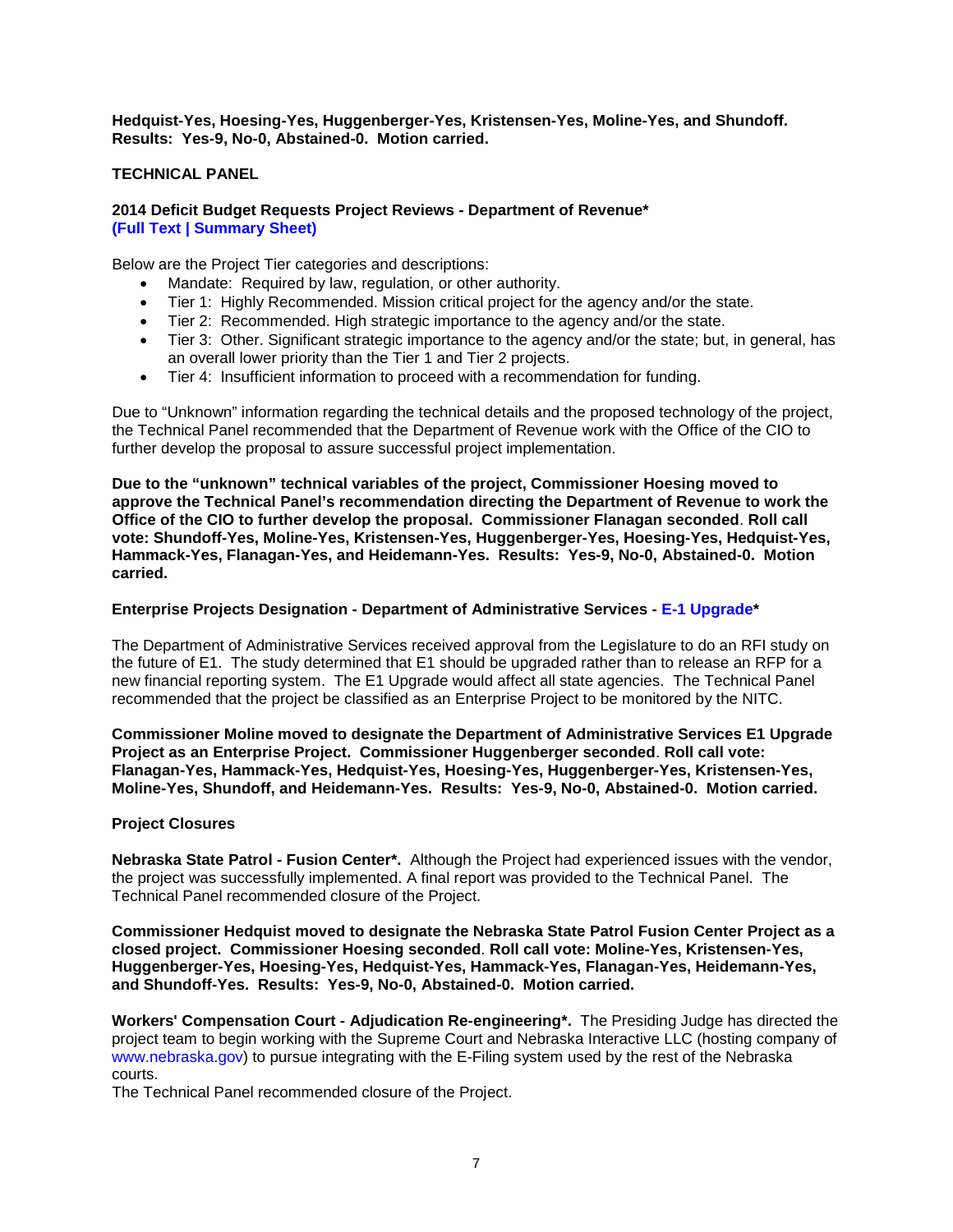**Commissioner Huggenberger moved to designate the Workers' Compensation Court - Adjudication Re-engineering as a closed project. Commissioner Huggenberger seconded**. **Roll call vote: Hammack-Yes, Hedquist-Yes, Hoesing-Yes, Huggenberger-Yes, Kristensen-Yes, Moline-Yes, Shundoff, Heidemann-Yes, and Flanagan-Yes. Results: Yes-9, No-0, Abstained-0. Motion carried.**

**[Status Report.](http://nitc.nebraska.gov/commission/meetings/documents/20131210/NITC_Dashboard_2013-11.pdf)** All Enterprise Projects are in "green" status green showing no risk factors at this time. Mr. Weir reported that the University of Nebraska is making with accessibility issues.

# **INFORMATIONAL UPDATES**

**NASCIO 2013 State IT Recognition Awards.** The National Association of State CIO's provides a national award to states with innovative I.T. projects. This year Nebraska had three finalists in three different areas as indicated below. [Network Nebraska-Education](http://www.nascio.org/awards/nominations2013/2013/2013NE1-2013_NASCIO_Nebraska_NetworkNebraska.pdf) won the national award for Cross-Boundary Collaboration and Partnerships. At the NASCIO conference, Mr. Rolfes hosted two sessions and a round table at the conference. All sessions were full. He has been invited by other states to discuss and learn about Network Nebraska.

- 1. Awardee: **[Network Nebraska-Education](http://www.nascio.org/awards/nominations2013/2013/2013NE1-2013_NASCIO_Nebraska_NetworkNebraska.pdf) [\(Video\)](http://www.youtube.com/watch?v=GI_g1EeoYhE)**
- 2. Finalist: **[Nebraska Capitol Live](http://www.nascio.org/awards/nominations2013/2013/2013NE6-2013_NASCIO_Nebraska_CapitolLive.pdf)**
- 3. Finalist: **[Nebraska Handicap Permits](http://www.nascio.org/awards/nominations2013/2013/2013NE4-2013_NASCIO_Nebraska_HandicapPermits.pdf)**

**Nebraska Public Safety Broadband Network Planning Project**. The Office of the CIO has received a federal grant from the National Telecommunications & Information Administration (NTIA) in the amount of \$1.88 million. The 3-year grant is part of the FirstNet initiative to provide emergency responders with the first high-speed, nationwide network dedicated to public safety. Nebraska will need to decide whether to "opt-in" meaning the federal government will build the network, or "opt-out" meaning Nebraska will build its own network that will connect to the nationwide network. The Nebraska Public Safety Broadband (NPSB) Project has hired Bob Wilhelm as the Project Manager. The first part of the grant will be to provide training and awareness to public safety entities. The first SLIGP (State and Local Implementation Grant Program) Conference will be held on December 18th-19th in Kearney. Commissioners were invited to attend.

**Legislative Resolutions**. The Commissioners were informed about the following Legislative Resolutions.

**LR 223**, Introduced by Senator Mello

PURPOSE: The purpose of this resolution is to study issues surrounding open data policies. This study shall include, but not be limited to, an examination of the following issues:

(1) Current government data policies at the state and municipal level;

(2) Formatting of government data in Nebraska, including whether such formats are easily accessible to the public;

(3) Potential economic benefits of making government data more accessible to entrepreneurs, researchers, and other members of the public; and

(4) Appropriate safeguards to ensure that privacy, confidentiality, and security concerns relating to government data are addressed.

**LR 244**, Introduced by Senator Mello, Senator Conrad, Senator Dubas, and Senator Harms PURPOSE: The purpose of this resolution is to study issues surrounding the Nebraska Public Safety Communication System. This study shall include, but not be limited to, an examination of current system effectiveness, user accessibility, equipment needs, and user training. The study shall include the history of how the system was created, any cost benefit analysis that was made, who were the major decision makers, and the key decisions that were made. The study shall also determine the costs of updating the system, and what issues present hindrances to providing a public safety communication system that adequately addresses the needs of all interested parties.